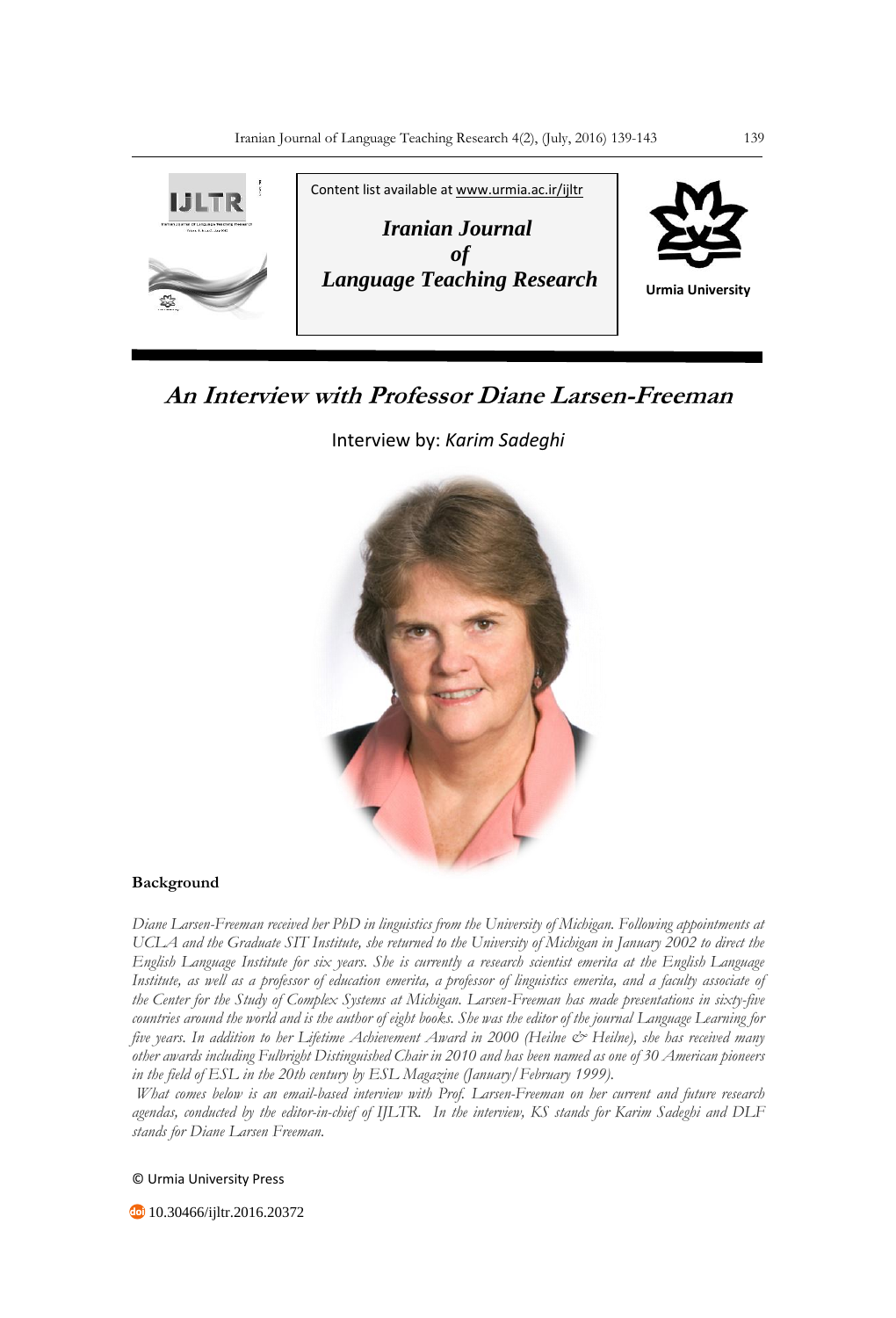*KS: Thank you very much Prof. Larsen-Freeman for so humbly agreeing to take part in this interview despite your very busy schedule. I am sure almost all our readers have read a book or an article written by you, and all are more or less familiar with you and your works. I still vividly remember my first introduction to ELT (as a TEFL student) with your reader-friendly Techniques and Principles in Language Teaching. However, I would request you to briefly introduce yourself highlighting your professional and academic life and major achievements in your 50-year-long career.* 

DLF: Thank you, Dr. Sadeghi. To introduce myself, I should tell you and your readers that I have always been interested in learning. In my years as a university undergraduate, I majored in psychology so I could study theories of learning. I also always wanted to be a teacher for as long as I can remember. As a young woman, I joined the U.S. Peace Corps, and I was given the opportunity to teach English in Malaysia for two years. That experience completed the picture, and I realized that language learning and language teaching were what I cared about most.

A short while after I returned from Malaysia, I began graduate study at the University of Michigan, where I subsequently earned an M.A. and a Ph.D. in linguistics, with a specialization in second language acquisition. My first professorial appointment was at UCLA, where I had the opportunity to teach a graduate course in English grammar for teachers. Professor Marianne Celce-Murcia taught another section of the same course, and we decided to work together on a book project, which became *The Grammar Book: An ESL/EFL Teacher's Course*. I was also inspired by my UCLA colleague, Professor Evelyn Hatch, and her work on discourse analysis. As a result, I edited a book entitled *Discourse Analysis and Second Language Research*.

I loved being at UCLA, but for personal reasons, my husband and I decided to move to Vermont, where we raised our two sons, and where I took up a position at the SIT Graduate Institute. SIT is well-known for its approach to educating internationalists, among them language teachers. I learned a great deal from my colleagues and students about teaching, and it was there that I wrote the book you referred to (*Techniques and Principles in Language Teaching*), based on the methods course as it was taught at SIT. As I think readers of the book know, contrary to talk about our being in a "post-method" era, I believe a knowledge of methods is extremely important for teachers, who can use the principles of the methods to create their own approach and who can experiment with the techniques of the methods, to the extent that they want to and that it is possible to do so. Creating one's own teaching approach and experimenting with techniques are ways to keep one's teaching practice alive and to keep one from getting "burned-out."

I stayed at SIT happily for a number of years. Then, in 2002, my alma mater, the University of Michigan, invited me to accept an appointment as a professor and director of the famed English Language Institute. The temptation was great, and we returned to Ann Arbor. I spent the rest of my career at Michigan, and when I retired, I took up a position as a Senior Visiting Fellow, teaching graduate students in the Educational Linguistics Division at the University of Pennsylvania. The truth is, even at my age, I love to teach, and I have been given the opportunity to continue to do so. How lucky am I!

One other highlight about my career is that I have been able to travel to many countries (around seventy) over the years, mostly to speak at national conferences. When I do, I always learn. So, you see, even now, almost 50 years later, I am still learning and teaching!

*KS: Could you talk about your books and scholarly articles? Please tell us how many publications you have and what the major focuses of these publications have been. How do you compare your first and last publications in terms of focus and topics covered?*

DLF: Well, I have mentioned some of my books. Three others include *An Introduction to Second Language Acquisition Research* (which I wrote with Mike Long, my student from UCLA), *Teaching*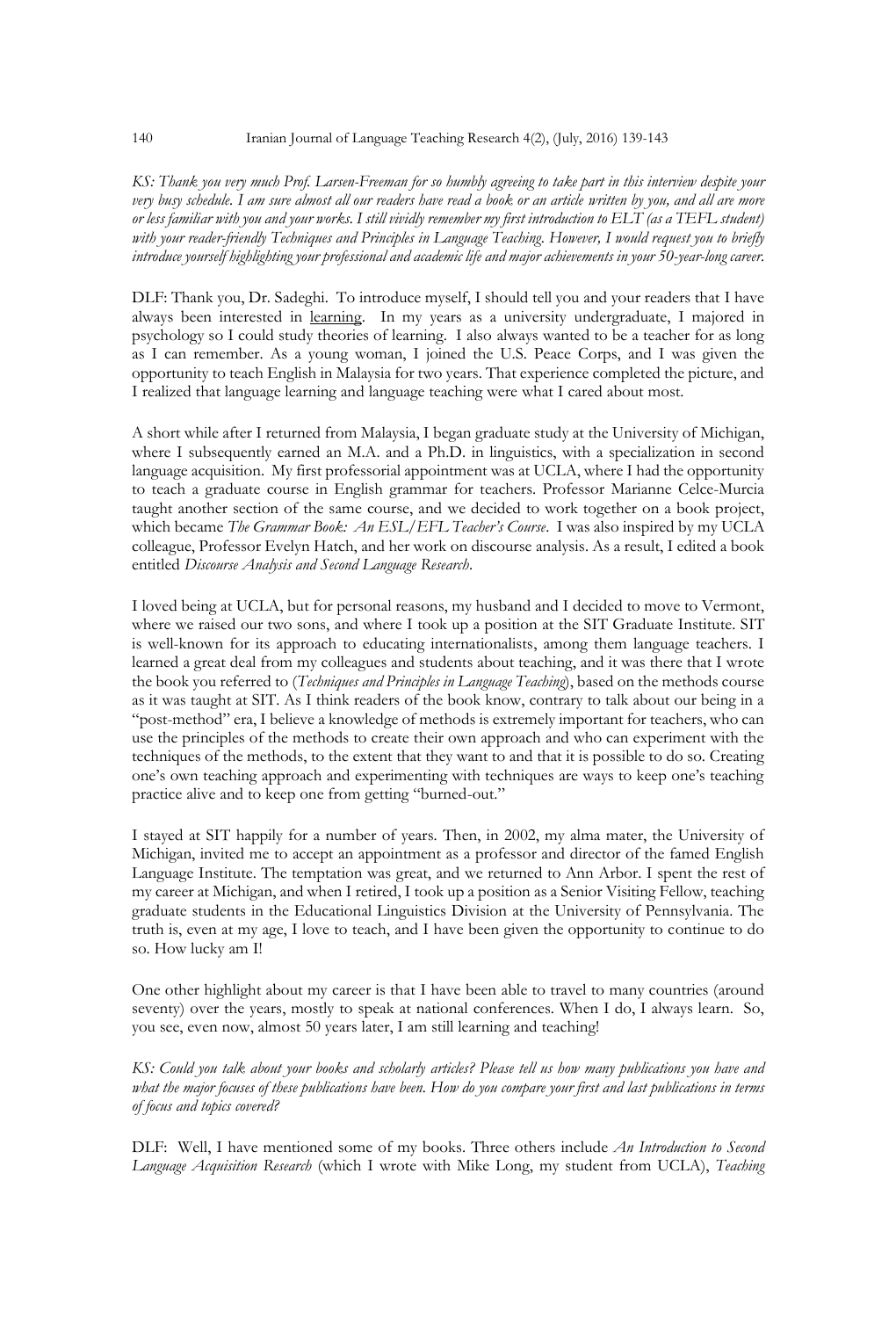*Language: From Grammar to Grammaring,* and *Complex Systems and Applied Linguistics* (co-authored with my British colleague, Lynne Cameron). I also directed a 4-volume grammar book series for students: *Grammar Dimensions: Form, Meaning, and Use*. You asked how many publications I have. I have just looked at my CV, and I have counted over 120 book chapters and journal articles, and I have 8 more underway.

To compare my first publication to my last one was an interesting exercise. Thank you for asking me to do it. My first publication was a written version of a paper I gave at the first TESOL conference that I attended, in 1974. I was a graduate student at Michigan then, and the paper was entitled: "A re-examination of grammatical structure sequencing." My most recent publication is forthcoming in a book edited by Zhao Hong Han and Lourdes Ortega, celebrating my work with Complexity Theory. My chapter title is "Complexity Theory: The Lessons Continue." In the first article, I focused narrowly on an instructional issue, namely in what order grammar structures should be taught; in the last, I looked very broadly at how we can benefit from a more holistic perspective on language and its learning.

## *KS: You have spent most of your academic life researching grammar. Is there any reason why you have stuck to the same topic throughout your academic life? Do you think there is still room to do further research in this area? If yes, what other unexplored areas would you hope to attend to in your future research on grammar?*

DLF: I actually think that I have dealt with a lot of areas in my career. One of the things that I like about being an applied linguist is that it has allowed me to delve into learning, teaching, and language. However, you probably are correct in that I have spent a great deal of time researching grammar. There are several reasons for this. One is what I call "the inert knowledge" problem. The term is actually Alfred North Whitehead's, which he wrote about in 1929, but it is a timeless problem, especially applicable to learning grammar. It is the idea that our students can recite all the grammar rules and do all the grammar exercises, but cannot really use what they have learned for their own purposes. That problem has intrigued me for a long time. It is one of the reasons that I coined the term "grammaring." I reasoned that if we were to teach grammar more dynamically, more as a process than a product, we could help ameliorate the problem.

I also felt that grammar was misunderstood. Many think of grammar as unchanging rules about structures. Consequently, sometimes students (and teachers, too!) find it boring. However, I think grammar is much more than static rules—it is a system for making meaning in pragmaticallyappropriate ways. The rules are not arbitrary. There are reasons for them. And, if you know the reasons, then you will be empowered. You will truly see that there is a "grammar of choice," which does not privilege a single means of expression. Also, when you think of grammar as a meaningmaking system, you can find engaging ways to teach it to your students.

## *KS: Which one of your works you have enjoyed the most? Which one of your books/articles you think is more seminal compared to others? Which one has been welcomed the most by the readers? Which area of your work would you like to spend more time on and why?*

DLF: Each book that I have written has been challenging, but in different ways. For instance, the challenge in writing the *Techniques and Principles* book was how to take profound ideas and make them accessible to my readers. The challenge in writing *The Grammar Book* (now almost 1,000 pages in its 2015 edition) was sheer stamina. The challenge in writing the *Complex Systems* book was how to do justice to a theory originating in the natural sciences, but one that I was convinced had important implications for how we thought about language and its learning. This last one still intrigues me, and, in fact, I am writing another book on Complex Dynamic Systems Theory and language, with an Austrian colleague, Philip Herdina, whom I met when I held a Fulbright Distinguished Chair at the University of Innsbruck in 2010.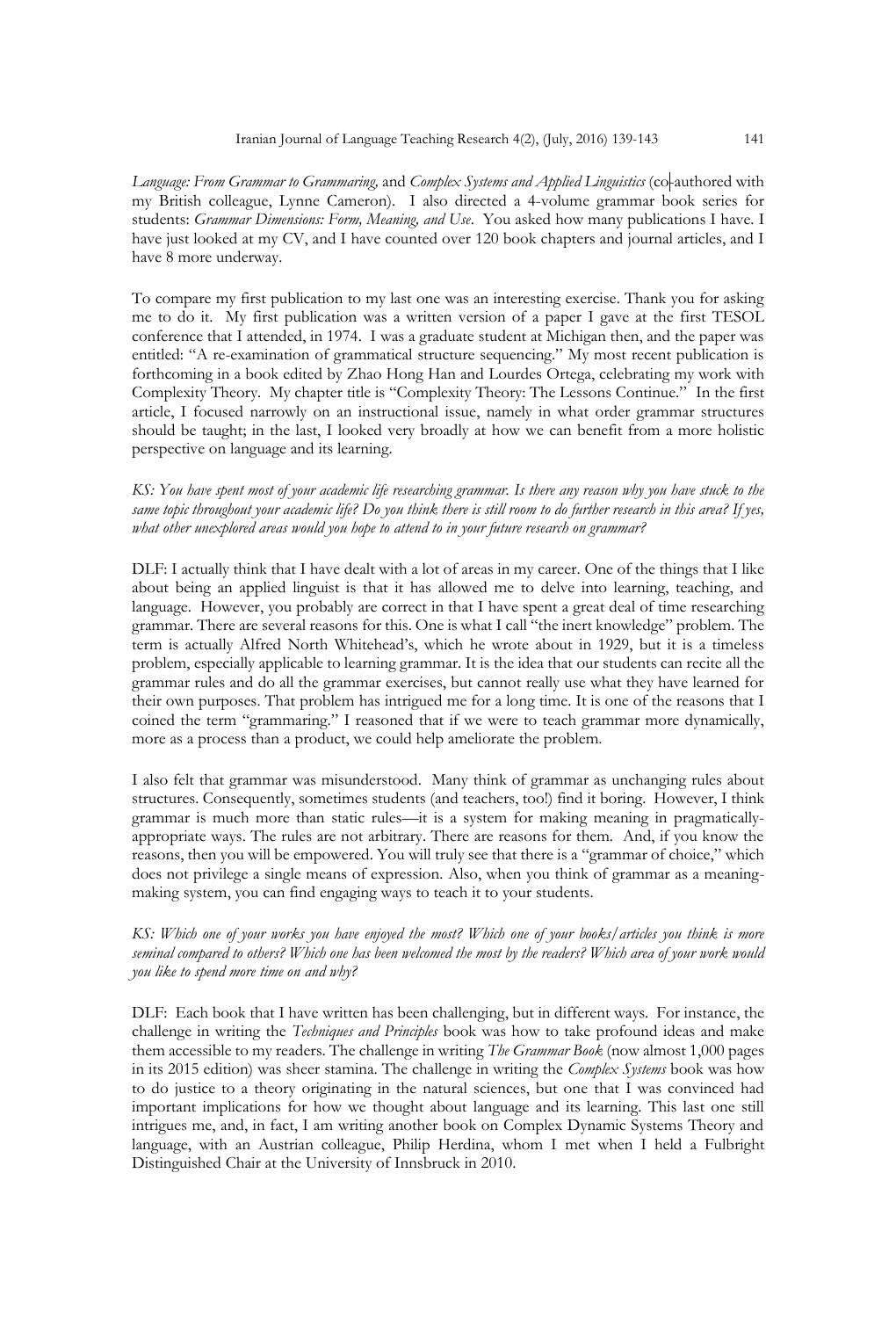#### 142 Iranian Journal of Language Teaching Research 4(2), (July, 2016) 139-143

## *KS: One of your recent major contributions to the field of TESOL has been the introduction of Complex Dynamic Systems Theory. Could you talk about the main elements of the theory and how it can be applied to future research and practice on various aspects of (second) language acquisition?*

DLF: CDST attempts to account for complex, dynamic, nonlinear processes, and I can think of few things that are more complex, dynamic and nonlinear than language. It is important to note, however, that "complex" does not mean "complicated" in the theory. "Complex" refers to the fact that something new emerges out of the interaction of the parts of a system—something at a different level of complexity, the way that a bird flock emerges from the interaction of individual birds. I think this is true of language. As we humans interact in a language, patterns, sometimes novel ones, emerge. The emergent patterns become the language system—a dynamic system, which is always changing.

I think that the theory has a lot to tell us as teachers and researchers. For one thing, it is an ecological theory: it says that the context of teaching and research is really important. It tells us that a computer metaphor, with terms like "input" and "output" really doesn't do justice to either language or to our students. It makes our students seem like computers, rather than the living, breathing, thinking humans that they are. It also shows how individual learners can follow vastly different learning trajectories. And, in charting their learning paths, we have evidence that learning is nonlinear—sometimes a learner's performance even regresses from a target language perspective—and that is natural, usually temporary and should not be alarming.

*KS: What are your future research and publication plans? On a video clip broadcast in a TELLSI Conference at Kurdistan University in May 2016, you highlighted the role of teacher educators and teacher education in delivering effective EFL/ESL instruction. Does this emphasis show a shift in your interest area and imply that teachers should come first in the teaching/learning process?*

The TELLSI organizer asked me to prepare a video clip on one of the themes of the conference, and I chose teacher education. I think teachers are extremely important. All the research I know suggests that teachers have tremendous influence on learning outcomes. While I have written that "teaching doesn't cause learning," I think that skillful teachers can create learning opportunities for their students. I am a teacher educator, and I am always searching for better ways to help my students improve their practice. I try to teach them as I would hope and expect them to teach their own students.

These days, I have also been happily studying the fractal nature of language. A fractal is a geometric figure that is self-similar at different levels of scale. Since it is a figure that is associated with CDST, the thought occurred to me that language must be a fractal. I think I have found evidence for this, and I am excited by the discovery.

## *KS: Given that most of our readers are applied linguists and junior researchers in the field, what do you think issues of current interest are in the field and what should prospective researchers be more attending to in their studies?*

DLF: There has been an expansion of both epistemology and ontology in the field. In an article, published in *The Modern Language Journal* earlier this year (The Douglas Fir Group, 2016), we point to the impact of globalization, mobilization, and technology on second language acquisition. I think this is a time of great questing. I expect that this is healthy, but it requires a great deal of scholars, especially scholars-in-training. I would say to them, read broadly, do not rush to make a commitment to a particular theory, remain open. I believe that we are entering a period where what will be most valued is a transdisciplinary perspective. The problems in the world are too great to be tackled without an understanding of the systems of which they are a part.